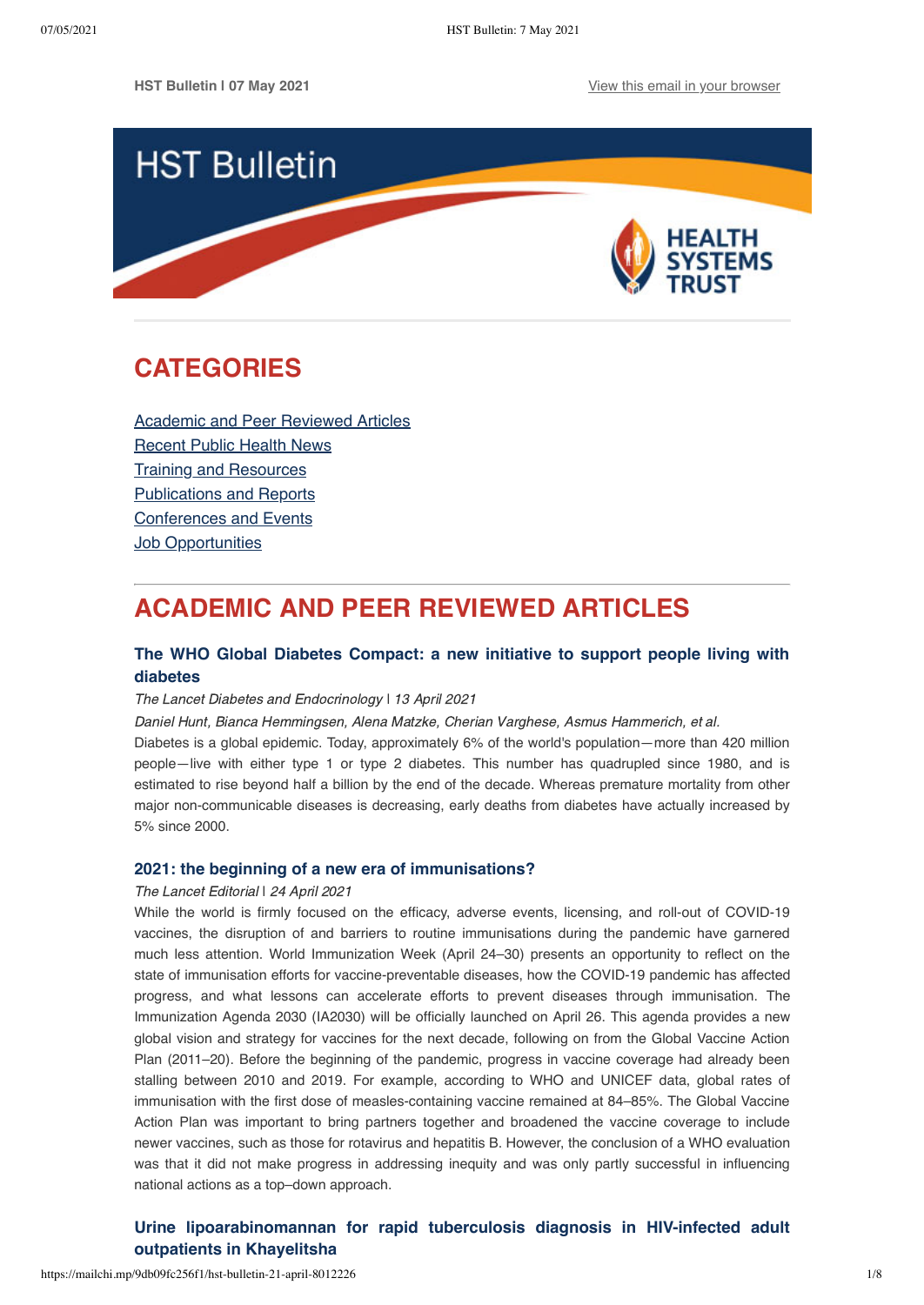## South African Journal of HIV medicine | 26 April 2021

### Bianca Sossen, Amanda Ryan, Joanna Bielawski, Riana Greyling, Gillian Matthews, et al.

In 2019, there were an estimated 10.0 million cases of tuberculosis (TB) worldwide. Those who had coinfection with HIV were at a disproportionately higher risk of death, despite TB being a curable disease. The World Health Organization (WHO) has highlighted that continued high rates of TB mortality relate to gaps in detection and diagnosis of this disease, as well as in poor linking of patients with care and treatment once TB is diagnosed. While sputum-based diagnostics have been the mainstay of TB diagnosis for decades, they have lower yield in people living with HIV (PLHIV) and are currently not able to provide a rapid answer at the bedside or in the clinic. Lipoarabinomannan (LAM) is a component of the mycobacterial cell wall and has been assessed as a potential biomarker for active TB diagnosis in samples such as urine, sputum and serum – both with complex laboratory-based assays and in simple point-of-care devices.

# **[Is there a role for doravirine in African HIV treatment programmes? A large](https://onlinelibrary.wiley.com/doi/full/10.1002/jia2.25706) observational resistance study in South Africa**

#### Journal of International AIDS Society | 4 May 2021

Kim Steegen, Michelle Moorhouse, Annemarie Wensing, Willem Venter, Lucia Hans

South Africa has the largest HIV epidemic globally with 7.5 million estimated infections and approximately 5.2 million HIV‐infected people on antiretroviral treatment (ART) making it the biggest ART programme in the world. The preferred first-line regimen in South Africa is tenofovir–lamivudine–dolutegravir (TLD), introduced in late 2019 following a WHO recommendation. Dolutegravir replaced efavirenz for first-line ART in light of rising regional non‐nucleoside reverse transcriptase inhibitor (NNRTI) resistance, as well as for selected second-line patients. In clinical studies, dolutegravir demonstrated excellent tolerability, a formidable resistance barrier, and provides cost benefits over efavirenz-based regimens in generic coformulations in lower and middle-income countries (LMICs). However, with wider use of dolutegravir, concerns about significant weight gain among African women treated with integrase inhibitors (InSTIs) have been raised. It is prudent to consider which other antiretrovirals might be suitable for first-line ART in LMICs, taking into account the moderate to high level of pre-treatment NNRTI resistance in this region. Due to the limited availability of genotypic resistance testing these drugs would ideally have sufficient predicted efficacy avoiding the requirement of limited drug resistance testing resources.

# **[Evaluation of Drug Trials in High-, Middle-, and Low-Income Countries and](https://jamanetwork.com/journals/jamanetworkopen/fullarticle/2779457) Local Commercial Availability of Newly Approved Drugs**

#### JAMA Network Open I 5 May 2021

Jennifer Miller, Michelle Mello, Joshua Wallach, Emily Gudbranson, Blake Bohlig, et al.

In drug pricing policy discussions, an often heard refrain is that US taxpayers subsidize a substantial portion of drug research, particularly basic research, which benefits patients around the world, yet US drug prices are much higher than those in other countries. Not often mentioned is that clinical research supporting US medicine and vaccine approvals has been globalized and is largely conducted in other countries, increasingly lower-income countries. For heart failure trials, for example, participant enrollment from North America decreased from 43% in 2001 to 2004 to 27% in 2013 to 2016. The participation of patients in research conducted across international settings allows US patients to benefit from new medications. This arrangement could, in theory, maximize benefits for all: the US contributes capital that other countries lack, while those countries contribute the human volunteers and workforce necessary to complete clinical trials expeditiously, and all enjoy the fruits of the research. Yet, for this to be true, the other countries would need to have access to the investigational products ultimately approved for marketing. Notably, the fact that a new drug receives approval from the US Food and Drug Administration (FDA) does not ensure market access in other countries. Pharmaceutical companies must decide to submit additional marketing approval applications in other countries.

# **[Negative Impact of Fear of COVID-19 on Health-Related Quality of Life Was Modified](https://www.mdpi.com/1660-4601/18/9/4929/htm) by Health Literacy, eHealth Literacy, and Digital Healthy Diet Literacy: A Multi-Hospital Survey**

health, and political systems of the affected countries. The numbers of new infections and deaths are

International Journal of Environmental Research and Public Health ǀ 6 May 2021 Minh Nguyen, Thu Pham, Kien Nguyen, Yen Nguyen, Tien Tran, et al. The COVID-19 pandemic has been placing unprecedented challenges and burdens on the economic,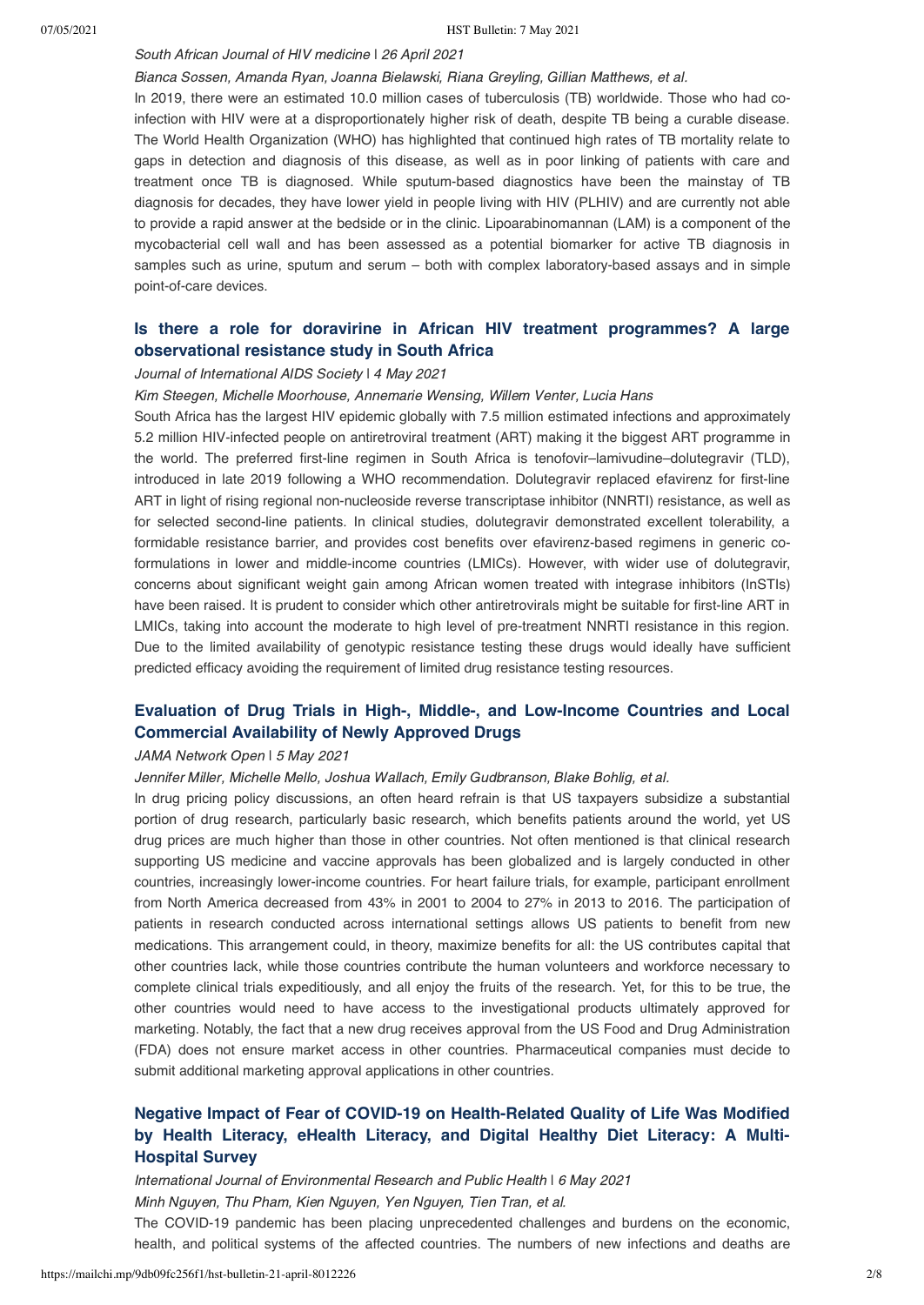#### 07/05/2021 HST Bulletin: 7 May 2021

increasing, and there is no sign of control. Therefore, the COVID-19 pandemic has been significantly affecting people's health and well-being around the world. Preventive measures have been implemented worldwide to control COVID-19 transmissions such as lockdowns, social distancing, mask-wearing, and handwashing. However, these measures have also caused a wide range of negative consequences such as a lack of social connection, mental health problems, and lifestyle changes. Thus, people's psychological and physical health have seriously been affected, resulting in a deterioration in the healthrelated quality of life (HRQoL). Therefore, it is crucial to determine the risk and protective factors affecting the health-related quality of life during a pandemic to develop early and effective interventions to improve the HRQoL. The COVID-19 pandemic is still rapidly spreading with record numbers of new infections and deaths, leading to an increased fear of virus transmission in the community. Fear may cause adverse effects such as lifestyle changes, delays in healthcare access, and mental health problems such as depression or even suicide.

**[\(Return to Top\)](#page-0-1)**

# <span id="page-2-0"></span>**RECENT PUBLIC HEALTH NEWS**

#### **[Four factors blocking medicines made in Africa](https://bhekisisa.org/article/2021-04-26-four-factors-blocking-medicines-made-in-africa/)**

#### Bhekisisa *ǀ* 26 April 2021

As COVID-19 began to spread around the globe in March 2020, drug supplies — ironically — shrank, because of the pandemic's impact on global supply chains. Chinese factories, which produce about 70% of the active pharmaceutical ingredients (APIs) that Indian drug manufacturers use, were shuttered during China's severe lockdown early last year. Much of the world relies on India's exports of 26 key generic drugs and drug ingredients, but without raw ingredients, India was forced to restrict its pharmaceutical exports, which account for one fifth (in volume) of the world's exports of generics. The Chinese and Indian supply and export contractions exposed sub-Saharan Africa's vulnerability to variation in the supply of medical products because of these countries' dependence on imports (which make up 70% to 90% of their medicines). The severe repercussions of pharmaceutical supply shocks reach beyond what is needed to combat COVID-19: A UNAids analysis in June projected that the pandemic could lead to stockouts and increased costs for the antiretrovirals needed to treat HIV, potentially leading to 500 000 additional Aids-related deaths in sub-Saharan Africa alone.

## **CCMDD: "The right [medicine, for the right patient, in the right parcel, in the right](https://health-e.org.za/2021/05/03/central-chronic-medicine-dispensing-and-distribution-ccmdd-programme/) place, at the right time."**

#### Health-E News ǀ 3 May 2021

The Health Systems Trust reports that the Central Chronic Medicine Dispensing and Distribution (CCMDD) programme has alleviated an overburdened and under-resourced public health system, reports Lilita Gcwabe. "Because we serve such a large community, there would often be elderly patients having to arrive as early as 6AM in order to collect their medicine," Dr. Dimakatso Letsie at the George Mukhari Academic Hospital. "Many of whom travel from areas that are further away and end up being hungry during the day while they wait in the long queues." Long queues of patients waiting for their chronic medication is a common sight at public hospitals. They are also a sign of an over-burdened health system, in which health care workers struggle to prioritise patients due to the sheer numbers. The Central Chronic Medicine Dispensing and Distribution (CCMDD) programme eases this burden by enabling patients to pick up their medication away from the crowded clinic. A new report by the Health Systems Trust shows that the programme is working to make collecting chronic medication more accessible.

## **[Covid-19 third wave warning for South Africa – what to expect](https://businesstech.co.za/news/government/487615/covid-19-third-wave-warning-for-south-africa-what-to-expect/)**

#### BusinessTech *ǀ* 3 May 2021

The National Institute for Communicable Diseases (NICD) published its latest Covid-19 modelling report, looking at how the spread of the virus could accelerate in the coming months, bringing about a third wave of infections locally. According to the NICD, the purpose of the report is to assist government planners and decision makers – as well as the general public – to track the start of the third wave, as well as provide planning support. The NICD said that that the data does not predict when the third wave will hit, but rather what shape it will take and what will drive it. In this regard, it said that seasonal factors will play a part, echoing views from medical experts who believe the third wave will likely hit around the end of May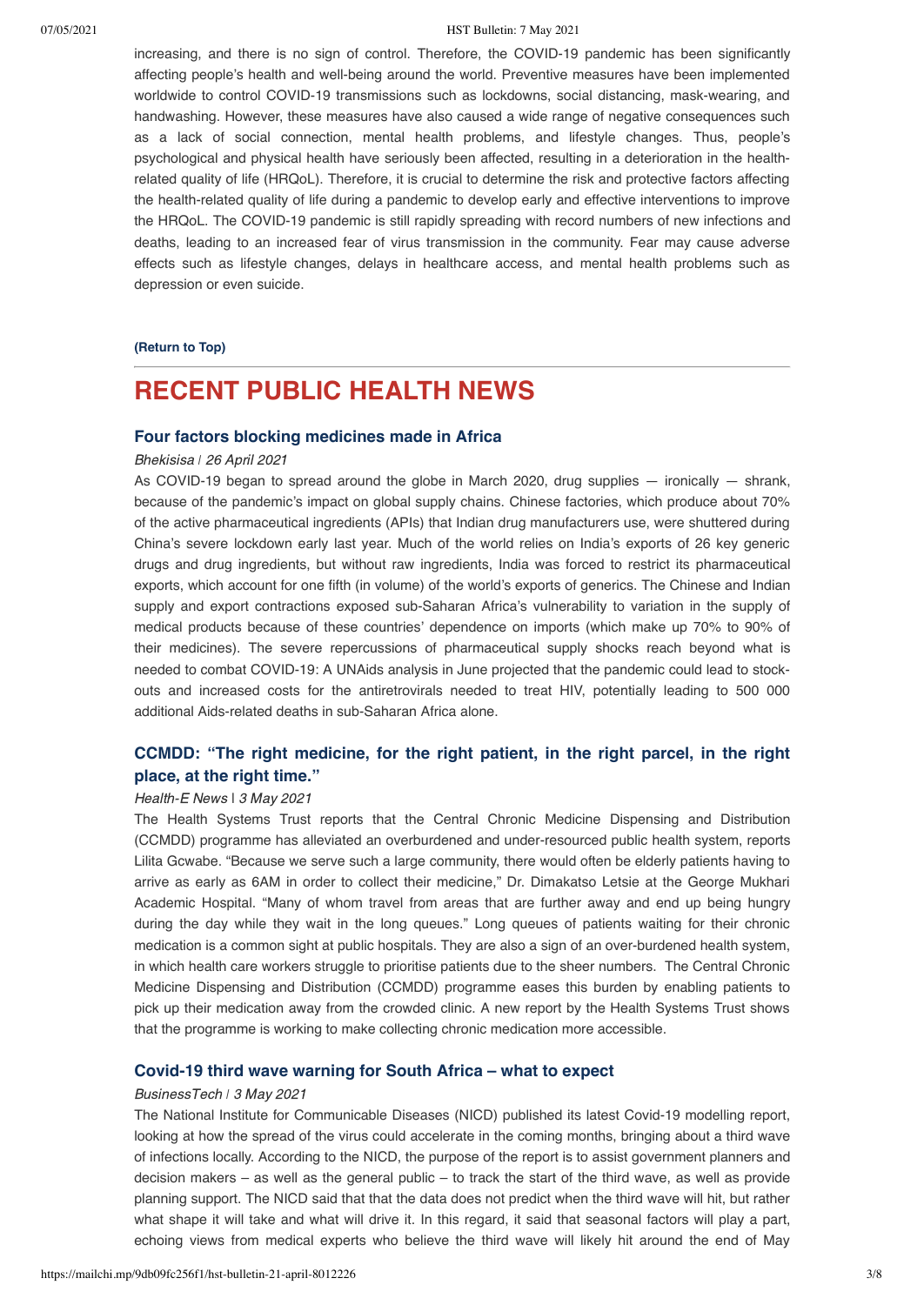entering June, coinciding with the shift to winter.

# **[New case deals with a South African employee who went into work after testing](https://businesstech.co.za/news/business/487655/new-case-deals-with-a-south-african-employee-who-went-into-work-after-testing-positive-with-covid-19/) positive with Covid-19**

## Business Tech ǀ 3 May 2021

An assistant butcher at national meat supplier Eskort Limited, who defied Covid-19 regulations and went to work even though he had tested positive for the virus, has been dismissed. This is the recent decision of the Labour Court in Johannesburg in which Judge Edwin Tlhotlhalemaje overturned a previous ruling by the Commission for Conciliation, Mediation and Arbitration (CCMA), that Sturrman Mogotsi be reinstated with a final written warning. The judge said the case raised a topical issue surrounding the fairness of the dismissal on account of gross misconduct and gross negligence. "The facts of this case are, indeed, extraordinary. They are indicative of the need for more to be done at both the workplace and in our communities, ensuring that employers, employees and the general populace are sensitised to the realities of this pandemic; and to further reinforce the obligations of both employers and employees in the face of it, or event of an exposure," the judge said.

### **[Spina bifida: Surgery in the womb saves 32 babies from paralysis](https://www.sciencefocus.com/news/spina-bifida-surgery-in-the-womb-saves-32-babies-from-paralysis/?utm_source=Adestra&utm_medium=Email&utm_content=FOC2&utm_campaign=Science%20Focus%20Newsletter_916544_Focus_Automated%20Newsletters_18970208&utm_source=Adestra&utm_medium=email&utm_term=&utm_content=&utm_campaign=Science%20Focus%20Newsletter)**

#### BBC Science Focus *ǀ* 4 May 2021

Dozens of babies with spina bifida have been spared paralysis by having surgery before they were even born. NHS England said the intricate surgery, which involves a team of up to 30 medics, has been carried out on 32 babies in the womb since January 2020. Spina bifida prevents the spine and spinal cord developing properly and can lead to paralysis, as well as bowel, bladder and kidney problems.

### **[WHO calls for better hand hygiene and other infection control practices](https://www.who.int/news/item/05-05-2021-who-calls-for-better-hand-hygiene-and-other-infection-control-practices)**

#### World Health Organization ǀ 5 May 2021

WHO's latest global survey on implementation of national infection prevention and control programmes highlights the urgent need to reduce inequalities in the availability of good hand hygiene and other infection prevention and control measures between high and lower income countries. A new WHO online monitoring portal will help countries identify and address gaps. This is a serious challenge at any time, but COVID-19 has dramatically demonstrated just how important good hand hygiene practices are in reducing the risk of transmission, when used as part of a comprehensive package of preventative measures. Good hand hygiene is also vital in preventing any infections acquired in health care, the spread of antimicrobial resistance and other emerging health threats. Infection acquired during health care delivery is a major global health problem, but patients in low- and middle-income countries are twice as likely to experience this as patients in high-income countries (15% and 7% of patients respectively); the risk in intensive care units (ICU), especially among newborns, is between 2 and 20 times higher. One reason for this is that in some low-income countries only 1 in 10 health workers practices proper hand hygiene while caring for patients at high risk of health care-associated infections in ICU - often because they simply do not have the facilities to do so.

### **[UN report sounds alarm on acute global shortage of midwives](https://news.un.org/en/story/2021/05/1091282)**

#### United Nations ǀ 5 May 2021

The 2021 State of the World's Midwifery report, launched on Wednesday by the UN Population Fund (UNFPA), the UN World Health Organization (WHO) and the International Confederation of Midwives, said that fully resourcing midwife-delivered care by 2035 would avert roughly two-thirds of maternal, newborn deaths and stillbirths, saving 4.3 million lives per year. Natalia Kanem, Executive Director of the UN Population Fund (UNFPA), highlighted the "enormous impact" midwives have on women and their families. "A capable, well-trained midwife can have an enormous impact on childbearing women and their families – an impact often passed on from one generation to the next." "At UNFPA, we have spent more than a decade strengthening education, enhancing working conditions and supporting leadership roles for the midwifery profession. We have seen that these efforts work", she added. The report called on governments to provide an enabling work environment for midwives, free from gender-related stigma, violence and discrimination. It also urged greater investment in the education and training of midwives and midwife-led service delivery, and midwifery leadership and governance. Appointing senior midwives as leaders at country level would provide a significant lever for building capacity, it noted.

## **[The Case for Midwives in South Africa. Is Midwifery Prioritised Enough?](https://www.hst.org.za/media/blog/default.aspx)**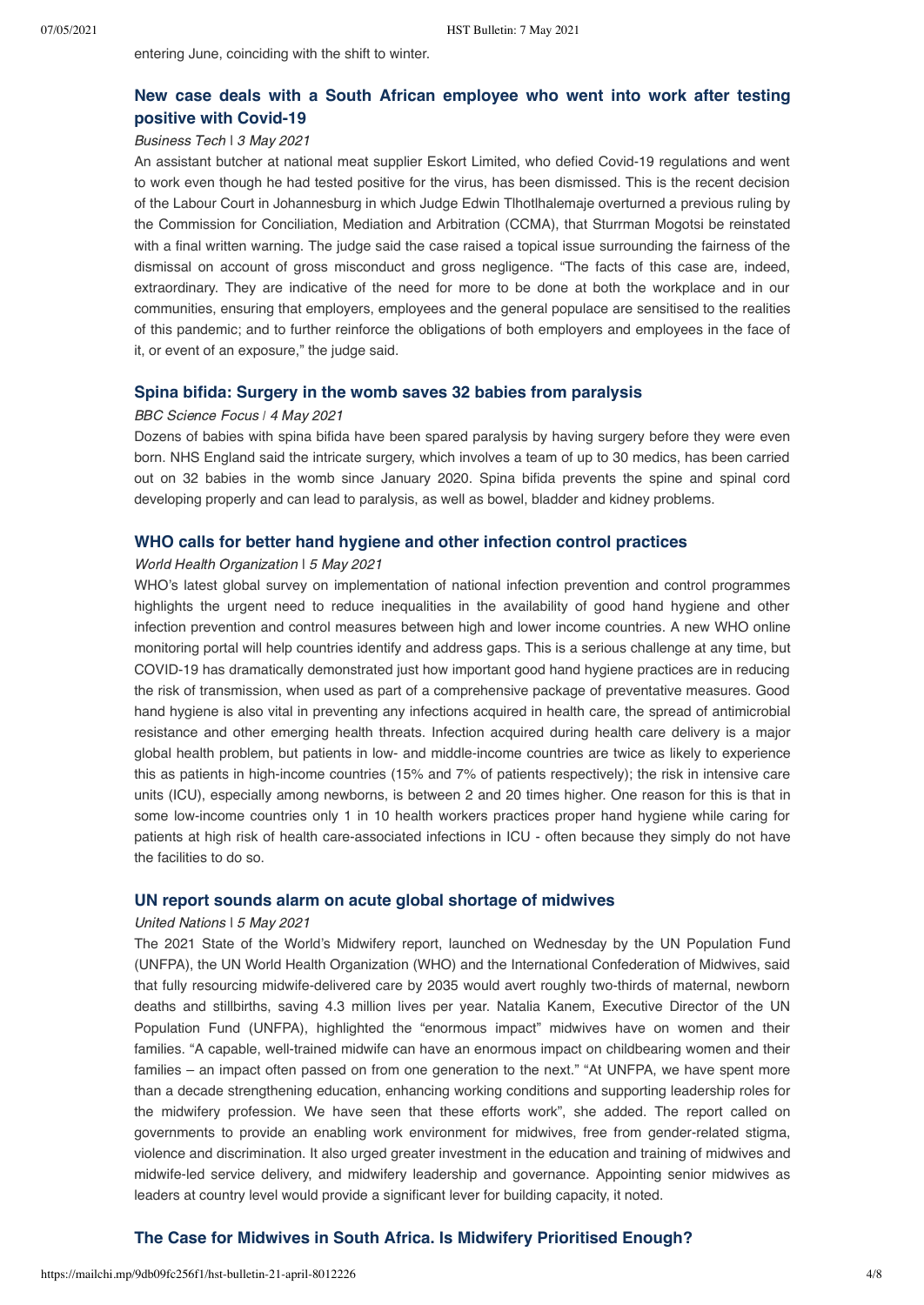#### Health Systems Trust | 5 May 2021

All South African midwives are trained as general nurses and midwives, and are seen as nurse- midwives, able to work in any healthcare setting. They form an integral part of South Africa's healthcare system, meaning that a woman will see a midwife at any stage of her pregnancy, right through to giving birth and to the post-natal period. Midwives are the sole providers of maternal care in pregnancy and birth worldwide. As the International Confederation of Midwives celebrates International Day of the Midwife on 5 May, it is indeed time to reflect on the value of the midwife in a healthcare system by looking at the data and investing even more in midwifery as probed by the theme for 2021. To reduce the risk of problems when giving birth, women should be attended to by a skilled professional. A first study of its kind to be conducted in the country, the South Africa Demographic Health Survey (SADHS) of 1998 indicated that only 3 in 7 women in the public sector see a medical doctor once in pregnancy and birth. South Africa has an attendance skills level of 94% meeting the required international standard for maternal health but has not been able to reduce the maternal mortality to reach the set acceptable level for quality of care in birth and new-born care yet.

#### **[Black donors needed to help save lives](https://www.groundup.org.za/article/black-donors-needed-help-save-lives/)**

#### Goundup ǀ 5 May 2021

Many South Africans with blood diseases and cancers are dying because they cannot find bone marrow donors. The South African Bone Marrow Registry (SABMR) is urgently seeking more people of colour to register as donors — to help give more South Africans a better shot at a second chance at life. Every year, thousands of people around the world reach a critical point in their medical journey where the only possible cure for their condition is a bone marrow transplant. But because donors are usually found in a patient's ethnic group, and with people of colour representing only 30% of all registered donors in South Africa, many South Africans may not find their lifesaving match in time— and many don't survive. Having more donors will improve the chances that a patient will be able to find their match. But getting more people to register means correcting longstanding misconceptions about what it means to be a bone marrow donor. Because, as it turns out, being a donor is not as painful, invasive or permanent as many people believe.

### **[Mkhize: SA has measures in place to deal with Covid-19 variant found in India](https://ewn.co.za/2021/05/05/mkhize-sa-has-measures-in-place-to-deal-with-covid-19-variant-found-in-india)**

#### EWN *ǀ* 5 May 2021

Health Minister Zweli Mkhize on Wednesday said that while he shared the worries of South Africans about possible imports of COVID-19 variants, he believed that South Africa was a "very capable nation that knows how to deal with the burden of a variant of concern." India is grappling with the B.1.617 variant, which is spreading fast and appears to be escaping immune response.

## **[Covid-19 update: 'High alert' over variants as samples taken from positive travelers](https://citizen.co.za/news/covid-19/infection-updates/2484270/covid-19-update-high-alert-over-variants-as-samples-taken-from-positive-travellers/)**

#### The Citizen  $15$  May 2021

Health Minister Dr Zweli Mkhize has again reassured citizens that the B.1.617 coronavirus (Covid-19) variant has not been detected yet in South Africa. In a statement, Mkhize said that the concerns over new variants had driven "exclusion, mistrust and sometimes even racist rhetoric". This comes as several peoples' samples were taken for testing – including the three people, who flew from India amid the resurgence of infections, that tested positive for Covid-19.

## **[UK HIV funding tap closes: Big and 'shameful' blow to Africa](https://www.dailymaverick.co.za/article/2021-05-06-uk-hiv-funding-tap-closes-big-and-shameful-blow-to-africa/)**

#### Daily Maverick | 6 May 2021

The trickle-down impact of the UK's announcement in April to slash funding to UNAids by 83% is expected to hit hard in South Africa where the HIV burden remains high and NGOs are already on the ropes. The UK contribution to the agency drops to £2.5-million in 2021 from £15-million in 2020. UNAids called the cuts "deep and significant", but UK charities and NGOs, including Frontline Aids, which has offices in South Africa, have slammed the decision by Boris Johnson's government as "shameful" and "maddeningly short-sighted".

#### **[How rare is very rare? Your questions about blood clots – answered](https://bhekisisa.org/article/2021-05-07-how-rare-is-very-rare-your-questions-about-blood-clots-answered/?utm_source=Bhekisisa+in+your+inbox&utm_campaign=594a0100e1-Bhekisisa_Newsletter_07May2021&utm_medium=email&utm_term=0_cd2e6e958b-594a0100e1-139508393)**

On 17 May, South Africa will start to roll out COVID jabs to people over the age of 60, as well as the 700 000 health workers not covered by the country's vaccine implementation study, the Sisonke trial. Health workers are covered by the study because they're the most likely group to get infected with SARS-CoV-2,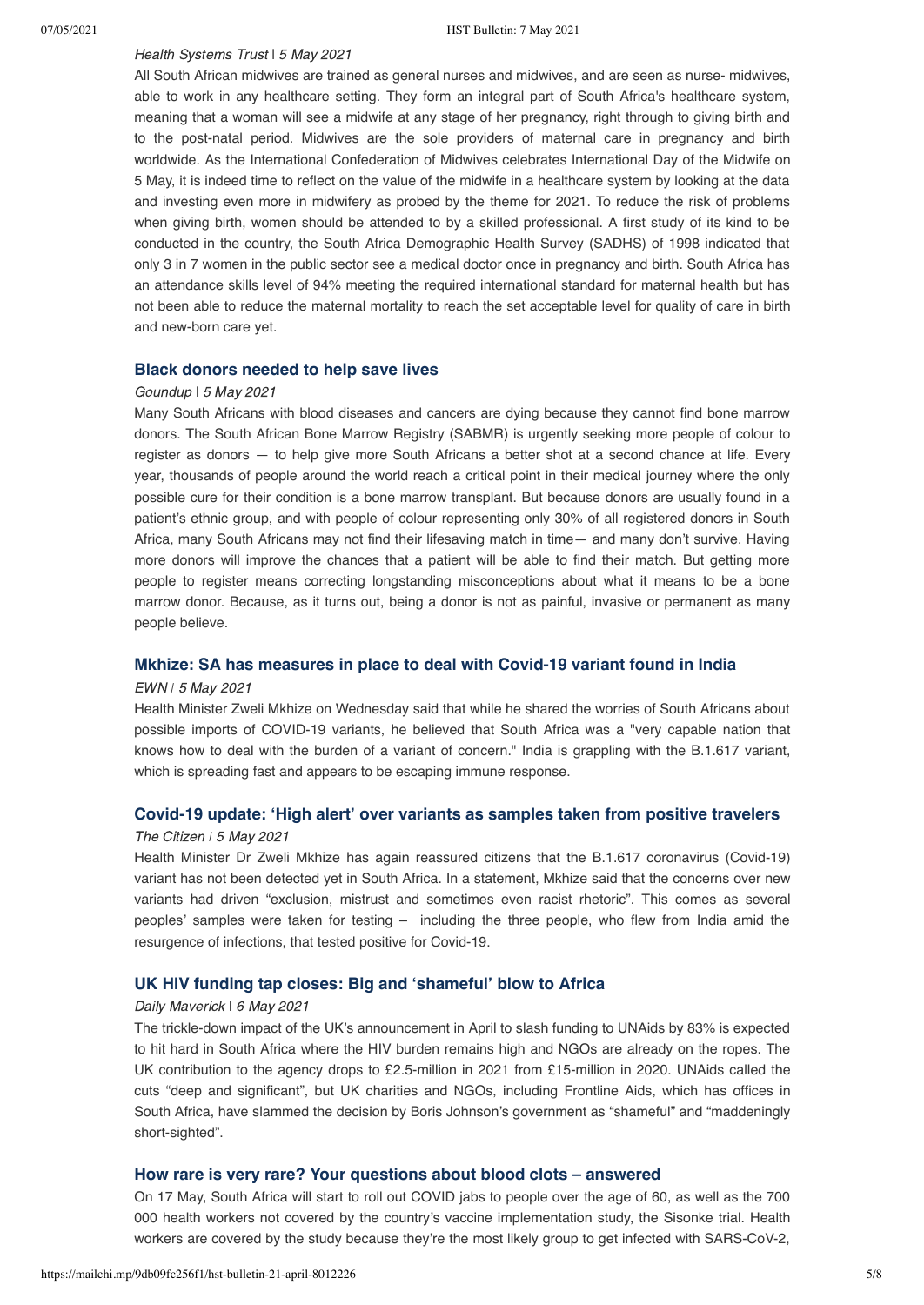#### 07/05/2021 HST Bulletin: 7 May 2021

the virus that causes COVID-19, as they deal with infected patients. Older people, on the other hand, are more vulnerable to falling severely ill with COVID, or die of the disease, than younger people, which is why they're the next group that's getting prioritised. South Africa will be using two types of shots: Pfizer/BiotNTech's, in urban areas, and Johnson & Johnson's (J&J), in more rural areas. But the Sisonke trial, which uses the J&J jab, was recently paused because of concerns about a potential link to unusual blood clots. International researchers and regulators call the clots an "extremely rare" side effect. But how rare is rare and why are these blood clots unusual?

**[\(Return to Top\)](#page-0-1)**

# <span id="page-5-0"></span>**TRAINING AND RESOURCES**

#### **[Live Webinar: COVID-19 Vaccination Training for Healthcare Workers](https://us02web.zoom.us/webinar/register/WN_FPCZq2tSRp6UoMPQC5YXXQ)**

Module 4 Update: Use of the Med Safety App for Reporting of Adverse Events Following Immunisation. CPD accredited.

Dates: 10 May 13:00; 13 May 18:00

## **[FPD Nursing Education Unit: Short Course in Integrated Case Management and](https://www.foundation.co.za/course/396/short-course-in-integrated-case-management-and-icd10-coding) ICD10 Coding**

Date: 14 – 15 June 2021 Venue: Pretoria, Gauteng

#### **[Health Systems Training Institute](https://www.hstinstitute.co.za/Training)**

The Health Systems Training Institute (HSTi) offers innovative, tailored and application-driven clinical and non-clinical training solutions aimed at strengthening health systems at all levels and improving the quality of primary health care. Courses on offer include accredited short programmes, non-accredited short programmes and full NQF programmes.

#### **[\(Return to Top\)](#page-0-1)**

# **PUBLICATIONS AND REPORTS**

### **[The State of the World's Midwifery 2021](https://www.unfpa.org/publications/sowmy-2021)**

United Nations Population Fund *ǀ* May 2021

The State of the World's Midwifery (SoWMy) 2021 builds on previous reports in the SoWMy series and represents an unprecedented effort to document the whole world's Sexual, Reproductive, Maternal, Newborn and Adolescent Health (SRMNAH) workforce, with a particular focus on midwives. It calls for urgent investment in midwives to enable them to fulfil their potential to contribute towards UHC and the SDG agenda.

## **[How to use the State of the World's Midwifery \(SoWMy\) 2021 country profile](https://www.unfpa.org/sowmy-how-to-use-2021-country-profile)**

#### United Nations Population Fund *ǀ* May 2021

A detailed explanation of the data in the State of the World's Midwifery (SoWMy) 2021 country profile and the sources and definitions used to produce it. The data and analysis are explained, and advice is provided on how to interpret and use the country profiles.

## **[Global Progress Report on Wash in Health Care Facilities](https://washdata.org/sites/default/files/2020-12/WHO-UNICEF-2020-wash-in-hcf.pdf)**

This global progress report on water, sanitation, hygiene, waste management and cleaning (WASH) in health care facilities comes at an unprecedented moment, when coronavirus disease (COVID-19) is exposing key vulnerabilities in health systems, such as inadequate infection prevention and control. WASH services in health care facilities, so often taken for granted – or as this report highlights, outright neglected – are needed more than ever to protect vulnerable health workers and patients. The report identifies major global gaps in WASH services: one third of health care facilities do not have what is needed to clean hands where care is provided; one in four facilities lack basic water services, and one in 10 have no sanitation services. This means that 1.8 billion people use facilities that lack basic water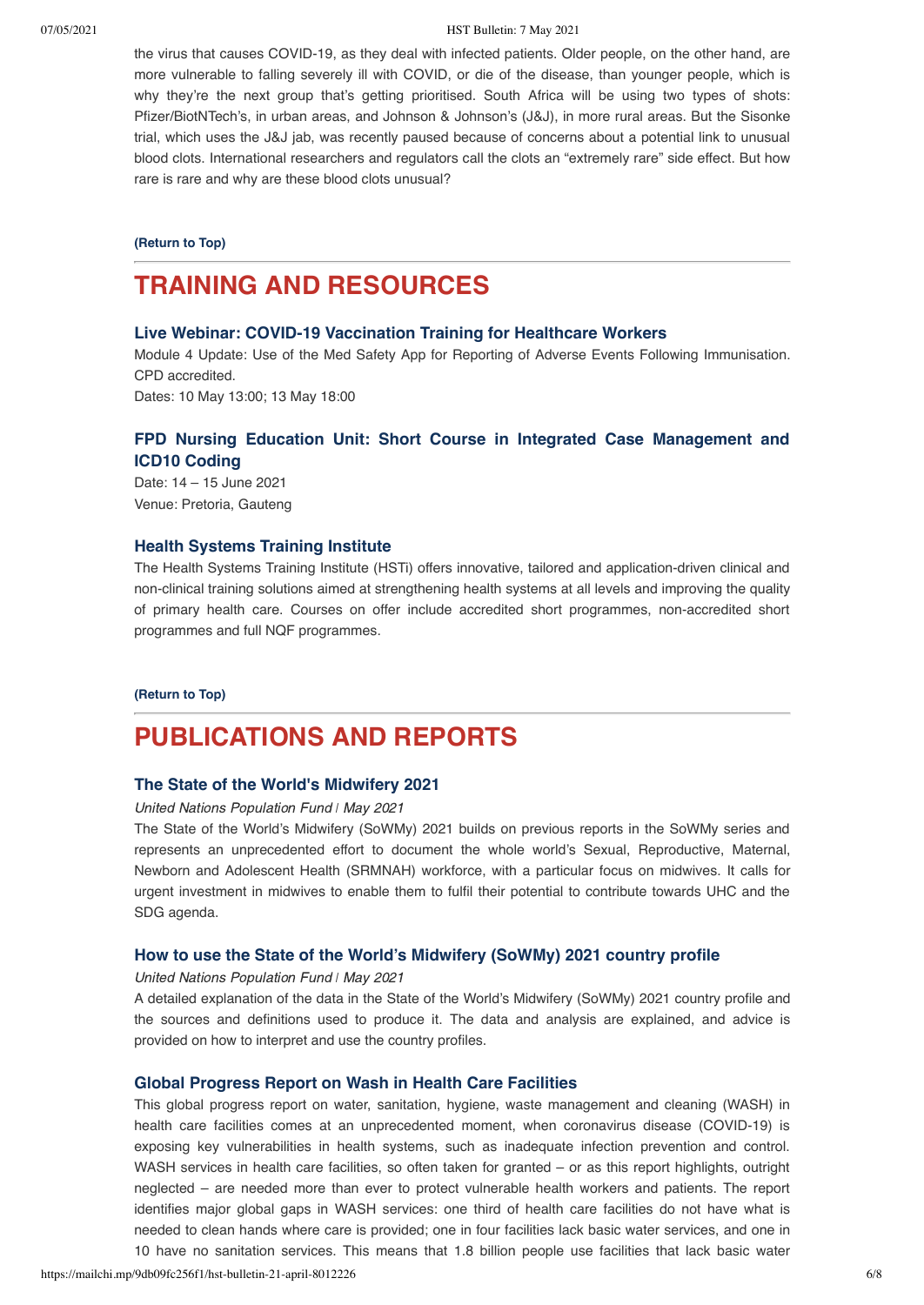services and 800 million use facilities with no toilets. Across the world's 47 least-developed countries, the problem is even greater: half of health care facilities lack basic water services. Furthermore, the extent of the problem remains hidden because major gaps in data persist, especially on environmental cleaning.

**[\(Return to Top\)](#page-0-1)**

# <span id="page-6-0"></span>**CONFERENCES AND EVENTS**

**[Webinar: Clinical Guidance on Long COVID-19](https://us02web.zoom.us/webinar/register/WN_PakcELOpRo6omwfCZZAnjw)**

Date: 7 May 2021 Time: 11:00

# **[Webinar: Inspiring Change, Putting People First: Shaping Responsive Health](http://%20https//zoom.us/webinar/register/WN_5qQ2AqkKScyrf3UUNlXEaw) Systems for people living with NCDs in the COVID-19 era**

The multistakeholder dialogue will convene representatives across different sectors including development agencies, governments, multilaterals, people living with NCDs, NCDA member organisations including national and regional NCD alliances, NCDA supporters and other key regional stakeholders to take stock of the current status of progress on NCDs and UHC in the African Region, discuss regionspecific gaps and opportunities, and identify good practice to accelerate efforts.

Date: 10 May 2021

Time: 15:00 – 17:00 CEST

# **[UKZN College of Health Science: Long COVID and Determinants of Clinical](https://ukzn.zoom.us/webinar/register/WN_ea2ViA0nSQ2v2f9-RSIBnw) Outcomes**

With more than 138 million documented infections and 2.97 million deaths worldwide, the COVID-19 pandemic continues unabated. The clinical spectrum of SARS-CoV2 infection ranges from asymptomatic infection to life-threatening and fatal disease. Current estimates are that approximately 78.8 million people globally have "recovered"; however, clinicians are observing and reading reports of patients with persistent severe symptoms and even substantial end-organ dysfunction after SARS-CoV-2 infection. Since COVID-19 is a new disease, much about the clinical course remains uncertain—in particular, the possible longterm health consequences, if any. This webinar will shed some light on the possible long term effects.

Date: 13 May 2021

Time: 15:00 – 16:00

Live stream the event: https://www.youtube.com/channel/UCBxYStNRUP\_vC38qO0E3ukg

## **[A Promising Sexual Violence Intervention for Post School Education and Training](https://www.samrc.ac.za/calendar/promising-sexual-violence-intervention-post-school-education-and-training-pset-female) (PSET) Female Students in South Africa**

The Department of Higher Education and Training (DHET) has developed the Policy Framework to Address Gender-Based Violence in the Post-School Education and Training System (2020) which prioritizes research, prevention, response and support for survivors within the sector. Comprehensive literature reviews conducted to inform the development of the GBV Policy Framework highlighted that there is a lack of evidence-informed, campus-based, sexual gender-based violence (SGBV) interventions in the country. Therefore, research was needed to understand the prevalence and context in which female students experience SGBV in PSET institutions and to inform the development of evidence-informed, campus-based SGBV interventions which address its underlying drivers. To fill this critical gap in knowledge and practice, the SAMRC Gender and Health Research Unit (SAMRC GHRU) conducted formative research, developed and piloted the Ntombi Vimbela! sexual violence intervention in selected TVET and University campuses. In collaboration with DHET, the SAMRC GHRU will disseminate the findings of the study in a webinar on 19 May 2021 from 10.00am-12.00pm. The webinar is targeting wider stakeholders including practitioners, programmers, and management in post-school education and training (PSET) institutions, policymakers, researchers and other interested parties working in the GBV field. The advert, which has a link for registration to attend the webinar, is attached.

Date: 19 May 2021

Time: 10:00 – 12:00